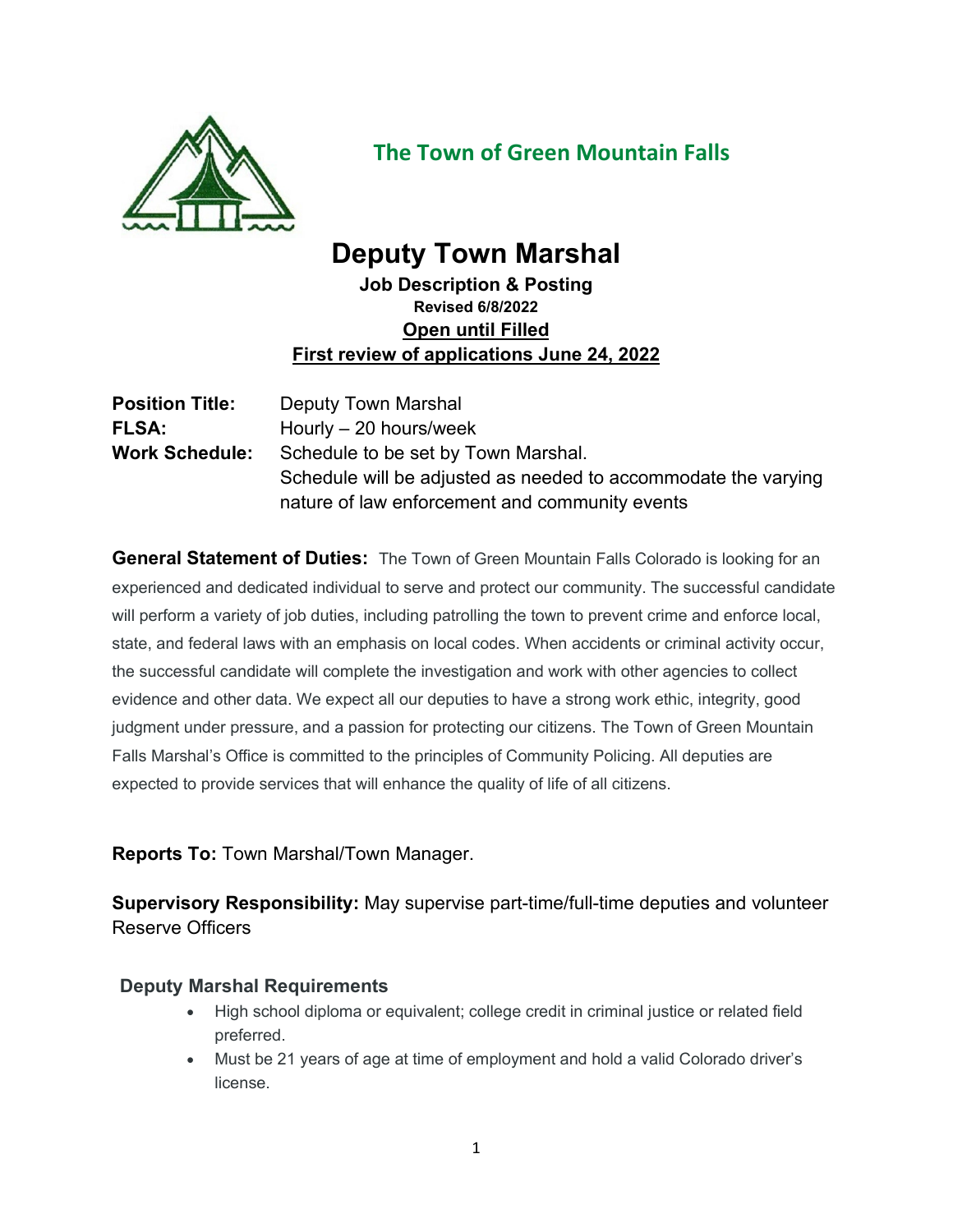- Must be Colorado P.O.S.T. certified by date of employment. (Non-certified persons are not being considered at this time).
- 60 additional credit hours from an accredited college; or two years of federal activeduty military service with an honorable discharge or in good standing with reserve status; or three years of experience as a sworn police officer in a duly constituted government (local, state, or federal) law enforcement agency or a two-year degree or vocational training in criminal justice, police science or related field.
	- Preference will be given to current Green Mountain Falls Marshal's Office Reserve Deputies.
- Qualified to operate firearms.
- Physically capable of performing duties (running, climbing, lifting and carrying heavy objects up to 50 pounds, subduing or restraining persons).
- Proficient in Microsoft Office Suite.
- Must pass background check, medical and psychological exam, and drug screening.
	- The medical and psychological exam may be waived if the candidate meets P.O.S.T. standards for current evaluations.
- Excellent communication skills, including de-escalation techniques and crisis intervention.
- Must be willing to work under varying conditions, including but not limited to, adverse weather, nighttime hours, weekend hours etc.

#### **Education/Experience:**

- High school graduate or GED equivalency required. Bachelor's Degree or higher in political science, law enforcement, criminal justice, public administration, or a closely related field preferred.
- 2 years of experience in police work

#### **Physical Demands and Working Environment:**

The conditions herein are representative of those that must be met by an employee to successfully perform the essential functions of this job. Reasonable accommodations may be made to enable individuals with disabilities to perform the essential job functions.

*Environment:* Employee works both indoors, outdoors, and in a vehicle or on foot. Indoor environment is in a typical office environment. Outdoor work will involve varying weather conditions. Employee will occasionally work near moving mechanical parts; in high, precarious places; and with explosives and is occasionally exposed to wet and/or humid conditions, fumes or airborne particles, toxic or caustic chemicals, extreme cold, extreme heat, and vibration. The noise level indoors is generally moderate, while outdoors may vary. Conditions within a vehicle are that of typical vehicle operation.